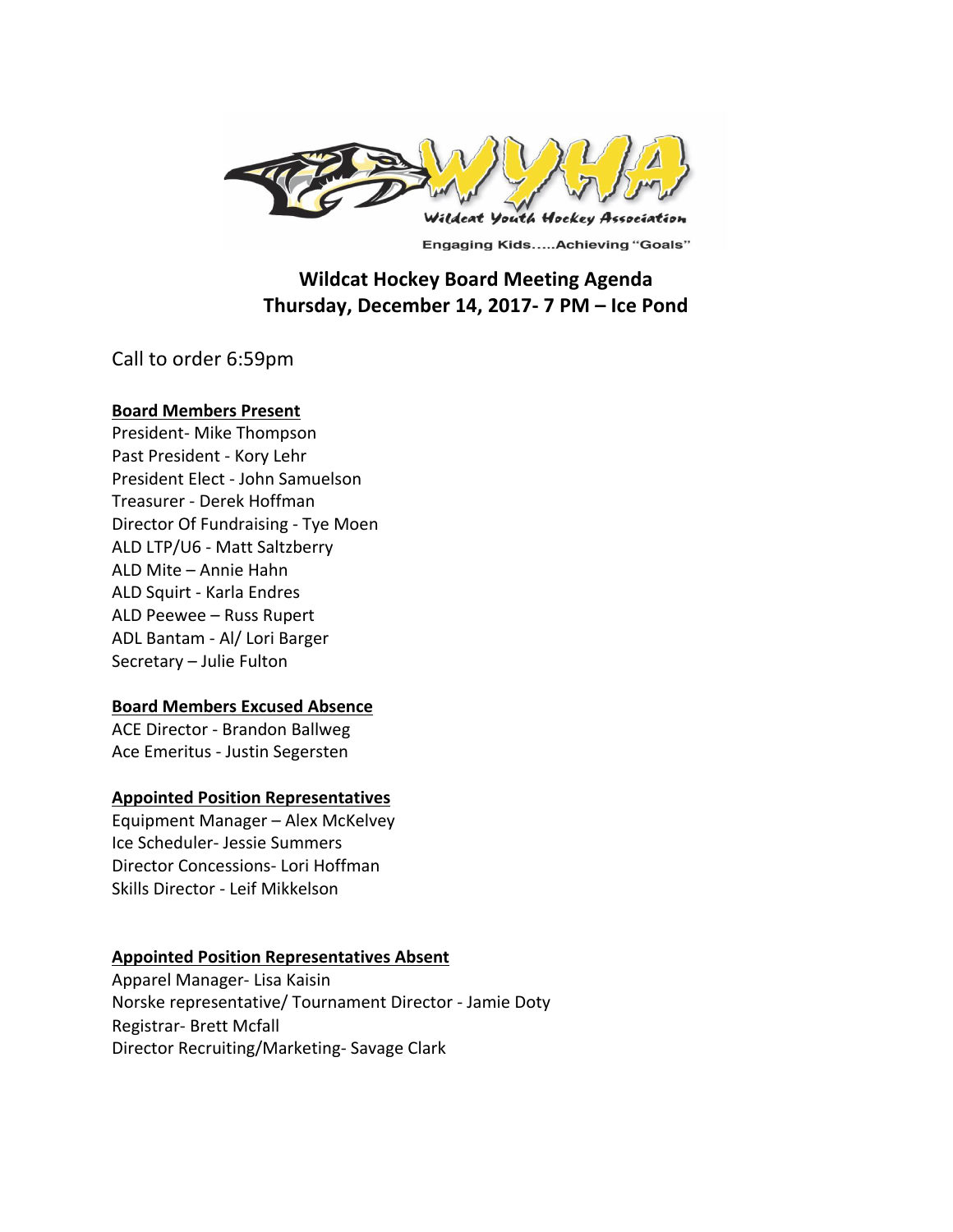## **Member open forum** - none

**Approval of prior meeting minutes** - Derek H made the motion to approve the minutes, Matt S second. Motion was approved unanimously.

### **Additions to the agenda -none**

### **Approval of agenda**

Lori B made the motion to approve the agenda. Karla E second. Motion was approved unanimously. 

### **Treasurer:**

- Financials
- Approval of bills: Motion: Alex M, 2nd Lori B motion approved unanimously.

## **Board Reports:**

### **President:**

● Need to begin recruiting for BOD next year

## LTS/LTP/ U6 ALD:

- 12/30/17 2nd session LTS/ LTP begins
- skaters are moving from LTP to U6 or U8 this will mean some U8 mite skaters may move up a level (ex: blue to white)

### **Mite ALD:**

● 12/22/17 2nd half of schedule will be released by Region 4

## **Squirt ALD:**

- some concerns remain about tryout process (from parents) suggestions made to have a parent meeting prior to tryouts next season to better explain the process
- Karla Endres requested year-end evals by coaches to let skaters know what they should focus on to improve in the offseason
- Better contact information (for tournament director) requested if tournaments are prescheduled for teams
- Request for Wildcat Organization to make a list of all offseason opportunities in the area

## **Peewee ALD:**

nothing to report

### **Bantam ALD:**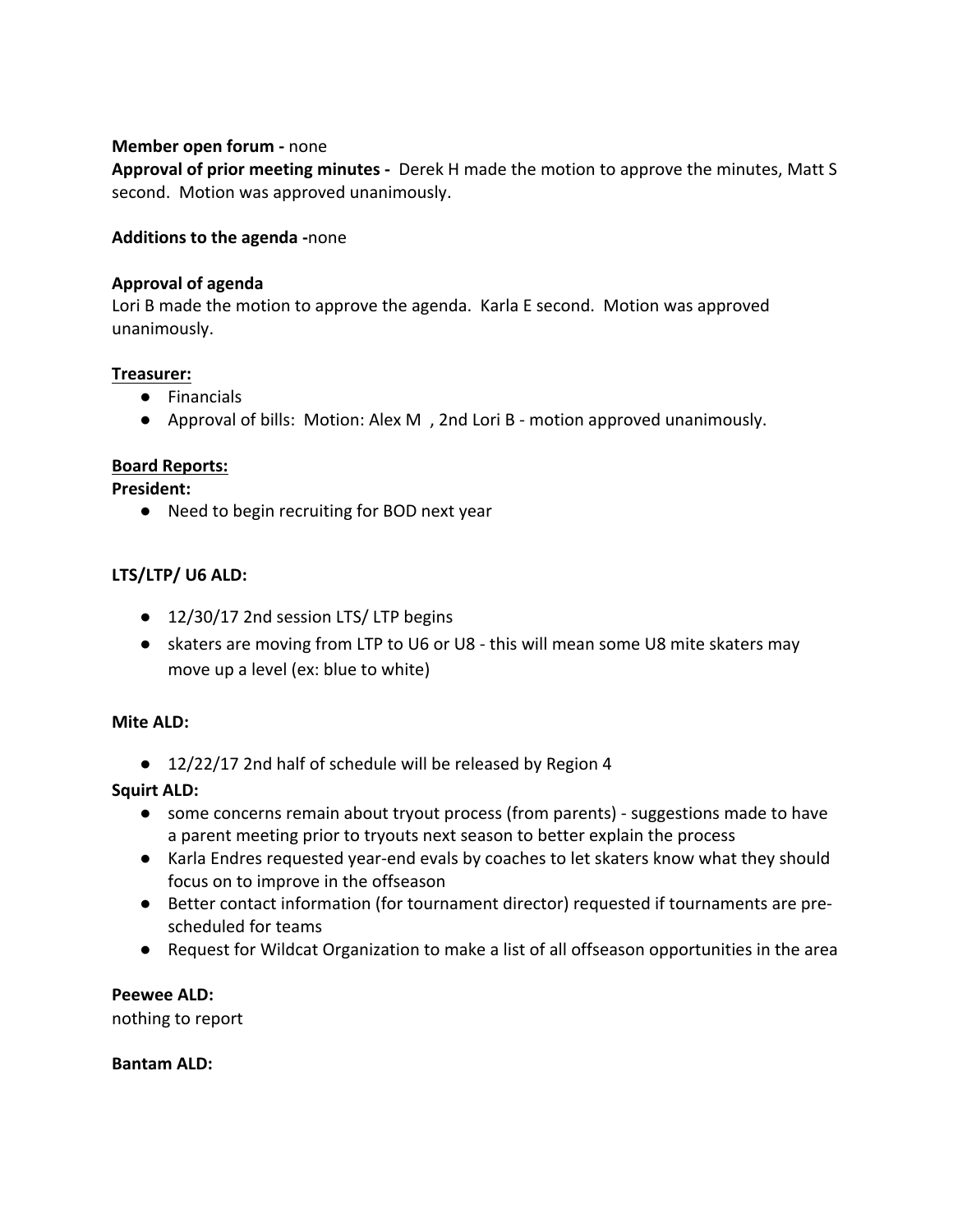- Injured skater has opportunity to tryout skated with B and C teams, declined opportunity to skate with A team - placed on B team - roster updated; his skater fees will be prorated
- Derek H to check history to see if volunteer hours have ever been prorated for an injured player in the past

# **Equipment Manager:**

• missing blue pucks, will order more (50)

# **Fundraising:**

- Raffle completed; winners notified
- Golf outing request a co-chair for next year granted
- Raffle coordinator will work with Tournament Dir. on Tournament Raffles

## **Apparel:** absent

**Registrar:** absent but discussed:

- $\bullet$  Final Rosters due by 12/31/17
- coaches need to complete modules to coach in playdowns and tournaments
- Medical forms: need to be provided by parents, cannot come from WYHA d/t HIPPA

## **Secretary:**

- Wildcat Classic update provided
- Mite/Squirt 4vs4 (no goalies), PeeWee/Bantam 3vs3 (goalies)
- hat, gloves, scarf from country represented to each player
- Team rosters and game times will be emailed out by Julie F
- Beer, Brats, Hot dogs, pizza for sale (beer tickets purchased in Concessions but beer available only by back door and can be consumed only in a portion of bleachers that are roped off) (Ice Pond does have liquor license)
- will need volunteers to work clock and be on-ice official

## **Ice scheduler:** nothing to report

## **Marketing Director: absent**

## **Ace Director / Head Coach Elect:**

• Midseason coaching evals will be sent out in January

## **Tournament Director: absent**

## **Director of Concessions:**

- Wildcat classic concession spots opened
- projection of available hours there should be enough to staff concession stand through the rest of the season